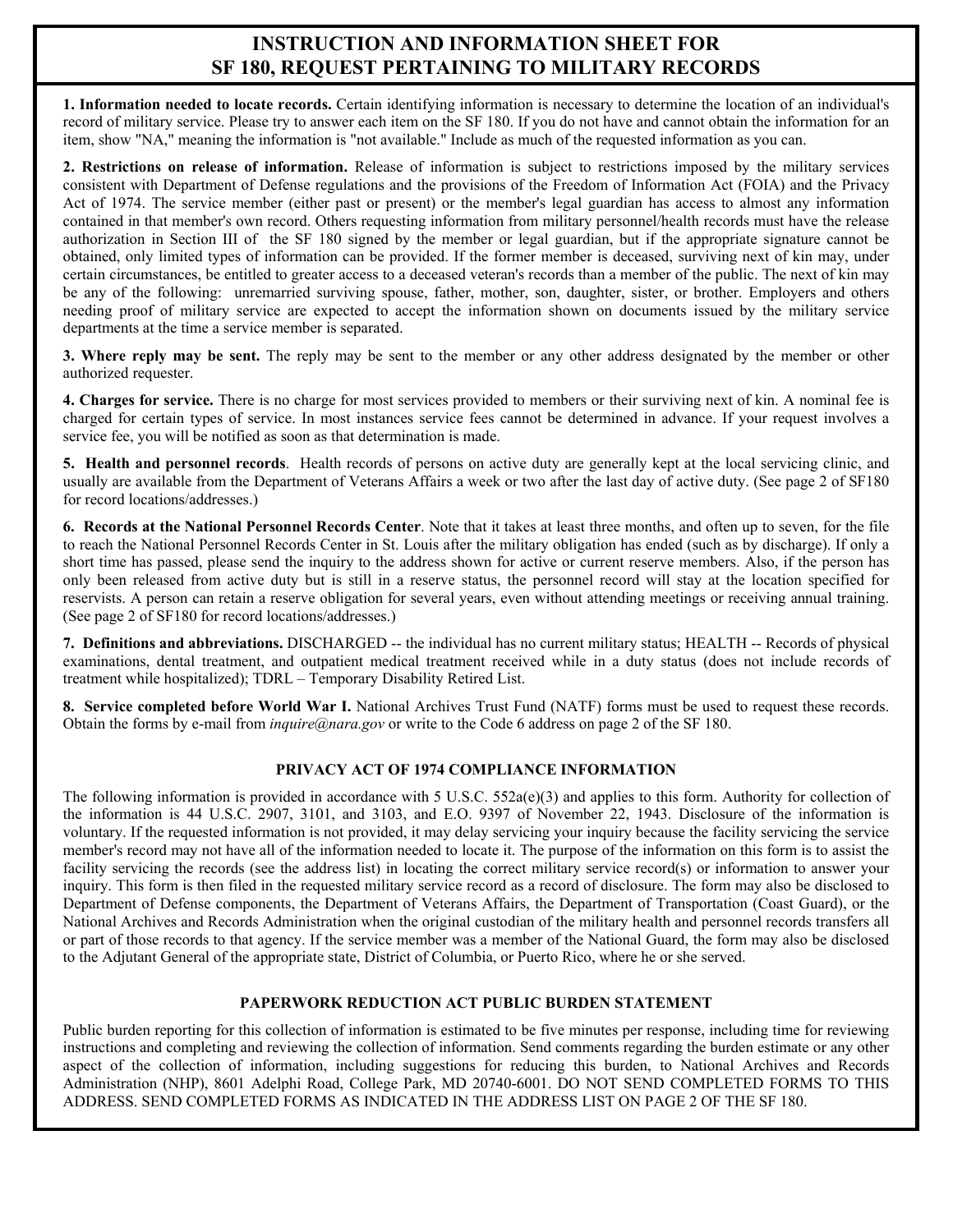| Standard Form 180 (Rev. 02-02) (Page 1)<br>Prescribed by NARA (36 CFR 1228.168(b)) |                                                                                                                                                                                                                                                                     |                                                                                     | Authorized for local reproduction<br>Previous edition unusable |                                          |                  | OMB No. 3095-0029 Expires 9/30/2005                                                                                                                                                                                                                                                                                                                                                                                                                                                                                                                                                                                                                                                                                                                                                       |
|------------------------------------------------------------------------------------|---------------------------------------------------------------------------------------------------------------------------------------------------------------------------------------------------------------------------------------------------------------------|-------------------------------------------------------------------------------------|----------------------------------------------------------------|------------------------------------------|------------------|-------------------------------------------------------------------------------------------------------------------------------------------------------------------------------------------------------------------------------------------------------------------------------------------------------------------------------------------------------------------------------------------------------------------------------------------------------------------------------------------------------------------------------------------------------------------------------------------------------------------------------------------------------------------------------------------------------------------------------------------------------------------------------------------|
|                                                                                    | <b>REQUEST PERTAINING TO MILITARY RECORDS</b>                                                                                                                                                                                                                       |                                                                                     |                                                                |                                          |                  | To ensure the best possible service, please thoroughly review the<br>accompanying instructions before filling out this form. Please print<br>clearly or type. If you need more space, use plain paper.                                                                                                                                                                                                                                                                                                                                                                                                                                                                                                                                                                                    |
|                                                                                    | <b>SECTION I - INFORMATION NEEDED TO LOCATE RECORDS (Furnish as much as possible.)</b>                                                                                                                                                                              |                                                                                     |                                                                |                                          |                  |                                                                                                                                                                                                                                                                                                                                                                                                                                                                                                                                                                                                                                                                                                                                                                                           |
|                                                                                    | 1. NAME USED DURING SERVICE (last, first, and middle)                                                                                                                                                                                                               |                                                                                     | 2. SOCIAL SECURITY NO.                                         |                                          | 3. DATE OF BIRTH | <b>4. PLACE OF BIRTH</b>                                                                                                                                                                                                                                                                                                                                                                                                                                                                                                                                                                                                                                                                                                                                                                  |
|                                                                                    | 5. SERVICE, PAST AND PRESENT                                                                                                                                                                                                                                        | (For an effective records search, it is important that all service be shown below.) | <b>DATES OF SERVICE</b>                                        |                                          | <b>CHECK ONE</b> | <b>SERVICE NUMBER</b><br><b>DURING THIS PERIOD</b>                                                                                                                                                                                                                                                                                                                                                                                                                                                                                                                                                                                                                                                                                                                                        |
|                                                                                    | <b>BRANCH OF SERVICE</b>                                                                                                                                                                                                                                            | <b>DATE ENTERED</b>                                                                 | <b>DATE RELEASED</b>                                           | <b>OFFICER</b>                           | <b>ENLISTED</b>  | (If unknown, write "unknown")                                                                                                                                                                                                                                                                                                                                                                                                                                                                                                                                                                                                                                                                                                                                                             |
| a. ACTIVE<br><b>SERVICE</b>                                                        |                                                                                                                                                                                                                                                                     |                                                                                     |                                                                |                                          |                  |                                                                                                                                                                                                                                                                                                                                                                                                                                                                                                                                                                                                                                                                                                                                                                                           |
| <b>b. RESERVE</b><br><b>SERVICE</b>                                                |                                                                                                                                                                                                                                                                     |                                                                                     |                                                                |                                          |                  |                                                                                                                                                                                                                                                                                                                                                                                                                                                                                                                                                                                                                                                                                                                                                                                           |
| c. NATIONAL<br><b>GUARD</b>                                                        |                                                                                                                                                                                                                                                                     |                                                                                     |                                                                |                                          |                  |                                                                                                                                                                                                                                                                                                                                                                                                                                                                                                                                                                                                                                                                                                                                                                                           |
| N <sub>O</sub>                                                                     | 6. IS THIS PERSON DECEASED? If "YES" enter the date of death.<br><b>YES</b>                                                                                                                                                                                         |                                                                                     |                                                                | N <sub>O</sub>                           |                  | 7. IS (WAS) THIS PERSON RETIRED FROM MILITARY SERVICE?<br><b>YES</b>                                                                                                                                                                                                                                                                                                                                                                                                                                                                                                                                                                                                                                                                                                                      |
|                                                                                    |                                                                                                                                                                                                                                                                     | <b>SECTION II - INFORMATION AND/OR DOCUMENTS REQUESTED</b>                          |                                                                |                                          |                  |                                                                                                                                                                                                                                                                                                                                                                                                                                                                                                                                                                                                                                                                                                                                                                                           |
|                                                                                    | Separation was issued, for which you need a copy.<br>An UNDELETED Report of Separation is requested for the year(s)                                                                                                                                                 |                                                                                     |                                                                |                                          |                  | 1. REPORT OF SEPARATION (DD Form 214 or equivalent). This contains information normally needed to verify military service. A copy may be<br>sent to the veteran, the deceased veteran's next of kin, or other persons or organizations if authorized in Section III, below. NOTE: If more than one<br>period of service was performed, even in the same branch, there may be more than one Report of Separation. Be sure to show EACH year that a Report of<br>This normally will be a copy of the full separation document including such sensitive items as the character of separation, authority for separation, reason<br>for separation, reenlistment eligibility code, separation (SPD/SPN) code, and dates of time lost. An undeleted version is ordinarily required to determine |
| eligibility for benefits.                                                          | A DELETED Report of Separation is requested for the year(s)                                                                                                                                                                                                         |                                                                                     |                                                                |                                          |                  |                                                                                                                                                                                                                                                                                                                                                                                                                                                                                                                                                                                                                                                                                                                                                                                           |
|                                                                                    | separation(SPD/SPN) code, and for separations after June 30, 1979, character of separation and dates of time lost.                                                                                                                                                  |                                                                                     |                                                                |                                          |                  | The following information will be deleted from the copy sent: authority for separation, reason for separation, reenlistment eligibility code,                                                                                                                                                                                                                                                                                                                                                                                                                                                                                                                                                                                                                                             |
|                                                                                    | 2. OTHER INFORMATION AND/OR DOCUMENTS REQUESTED                                                                                                                                                                                                                     |                                                                                     |                                                                |                                          |                  |                                                                                                                                                                                                                                                                                                                                                                                                                                                                                                                                                                                                                                                                                                                                                                                           |
|                                                                                    | 3. PURPOSE (Optional – An explanation of the purpose of the request is strictly voluntary. Such information may help the agency answering this<br>request to provide the best possible response and will in no way be used to make a decision to deny the request.) |                                                                                     |                                                                |                                          |                  |                                                                                                                                                                                                                                                                                                                                                                                                                                                                                                                                                                                                                                                                                                                                                                                           |
|                                                                                    |                                                                                                                                                                                                                                                                     | <b>SECTION III - RETURN ADDRESS AND SIGNATURE</b>                                   |                                                                |                                          |                  |                                                                                                                                                                                                                                                                                                                                                                                                                                                                                                                                                                                                                                                                                                                                                                                           |
| 1. REQUESTER IS:                                                                   | Military service member or veteran identified in Section I, above<br>Next of kin of deceased veteran                                                                                                                                                                | (relation)                                                                          |                                                                |                                          |                  | Legal guardian (must submit copy of court appointment)<br>Other (specify)                                                                                                                                                                                                                                                                                                                                                                                                                                                                                                                                                                                                                                                                                                                 |
|                                                                                    | 2. SEND INFORMATION/DOCUMENTS TO:<br>(Please print or type. See item 3 on accompanying instructions.)                                                                                                                                                               |                                                                                     | 3.                                                             | in this Section III is true and correct. |                  | <b>AUTHORIZATION SIGNATURE REQUIRED</b> (See item 2 on<br>accompanying instructions.) I declare (or certify, verify, or state) under penalty<br>of perjury under the laws of the United States of America that the information                                                                                                                                                                                                                                                                                                                                                                                                                                                                                                                                                            |
|                                                                                    |                                                                                                                                                                                                                                                                     |                                                                                     |                                                                |                                          |                  |                                                                                                                                                                                                                                                                                                                                                                                                                                                                                                                                                                                                                                                                                                                                                                                           |

| Name          |       |          | Signature of requester | (Please do not print.) |              |
|---------------|-------|----------|------------------------|------------------------|--------------|
|               |       |          |                        |                        |              |
| <b>Street</b> |       | Apt.     | Date of this request   | Daytime phone          |              |
|               |       |          |                        |                        |              |
| City          | State | Zip Code | Email address          |                        |              |
|               |       |          |                        |                        | <b>RESET</b> |

| ** This form is available at http://www.archives.gov/research_room/obtain_copies/standard_form_180.pdf on the National Archives and Records Administration (NARA) web site.** |  |  |  |  |
|-------------------------------------------------------------------------------------------------------------------------------------------------------------------------------|--|--|--|--|